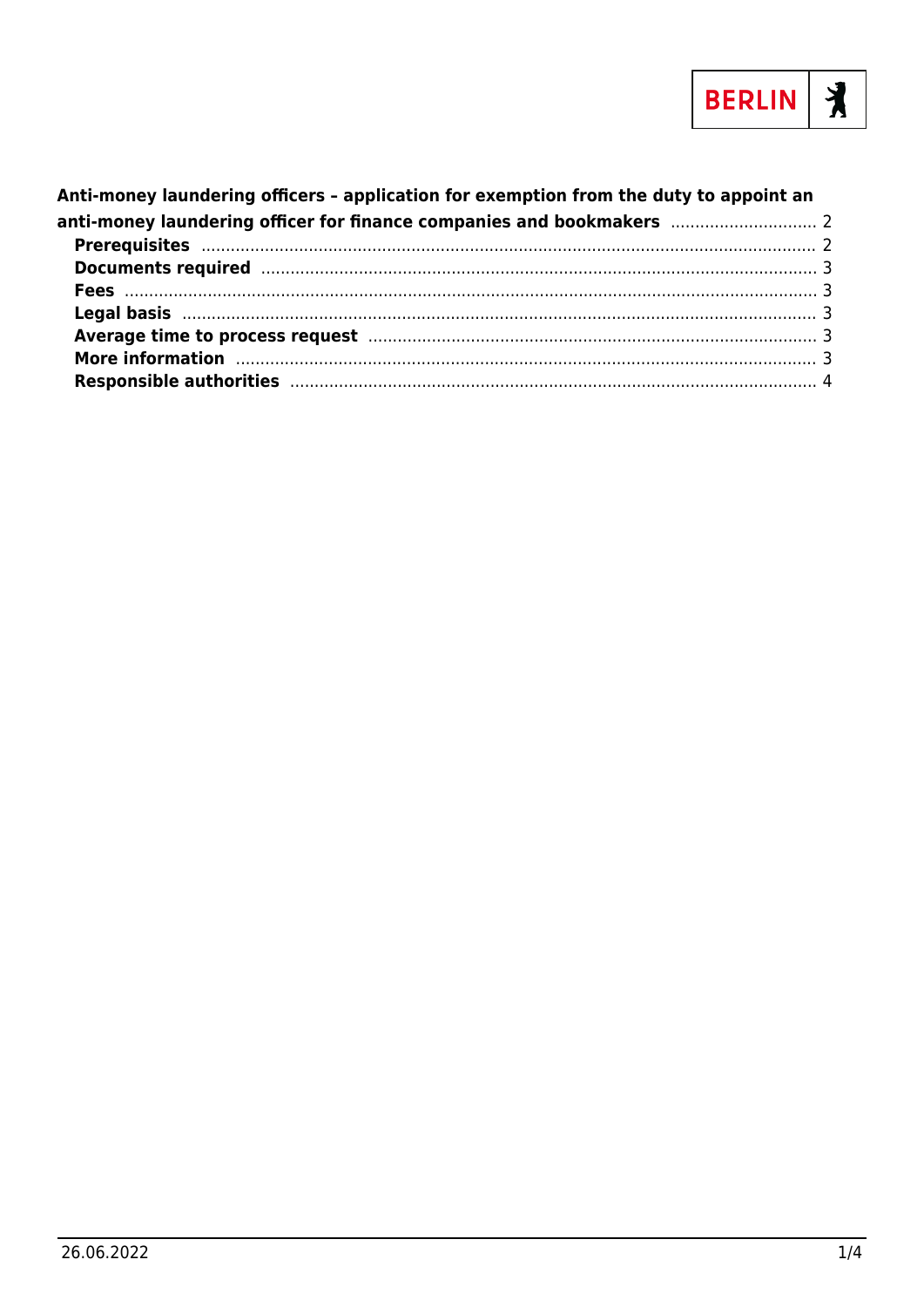# <span id="page-1-0"></span>Anti-money laundering officers – application for exemption from the duty to appoint an anti-money laundering officer for finance companies and bookmakers

As a finance company in the sense of the Money Laundering Act and as a bookmaker in the sense of the Race Betting and Lottery Act, you are obliged to appoint a management level anti-money laundering officer and deputy as provided for in the Money Laundering Act.

Under certain circumstances, you can apply to be exempted from the duty to appoint an anti-money laundering officer. It must be ensured that all duties listed in the Money Laundering Act are complied with even without an anti-money laundering officer.

The "Fact sheet: Risk-based organisational measures" (see "More Information" below) includes further comprehensive information and practical examples regarding risk management.

#### **Procedure:**

- 1. As an obliged party, you can apply with the Senate Department in charge of business matters to be exempted from the duty to appoint an anti-money laundering officer.
- 2. Your application is reviewed by the competent authority.
- 3. You will receive notification after the review procedure is completed.

## <span id="page-1-1"></span>**Prerequisites**

#### **Obliged parties according to the Money Laundering Act** ([https://www.gesetze-im-internet.de/gwg\\_2017/\\_\\_2.html](https://www.gesetze-im-internet.de/gwg_2017/__2.html))

Only natural and legal entities who are active as a

- 1. financial company in the sense of § 1 section 24 Money Laundering Act (GwG) (obliged parties pursuant to § 2 section 1 item 6 GwG) or as a
- 2. bookmaker in the sense of § 2 section 1 Race Betting and Lottery Act (RennwLottG) (obliged parties pursuant to § 2 section 1 item 15 b GwG) are eligible to submit an application.

#### **Clear internal communication**

The flow of information regarding the issue of money laundering prevention must be ensured within the company, especially with a structure based on the division of labour. The staff must be adequately informed and instructed.

#### **Other safety measures**

Other arrangements according to the risk analysis must be in place to prevent business relations and transactions that may be related to money laundering or terrorism funding.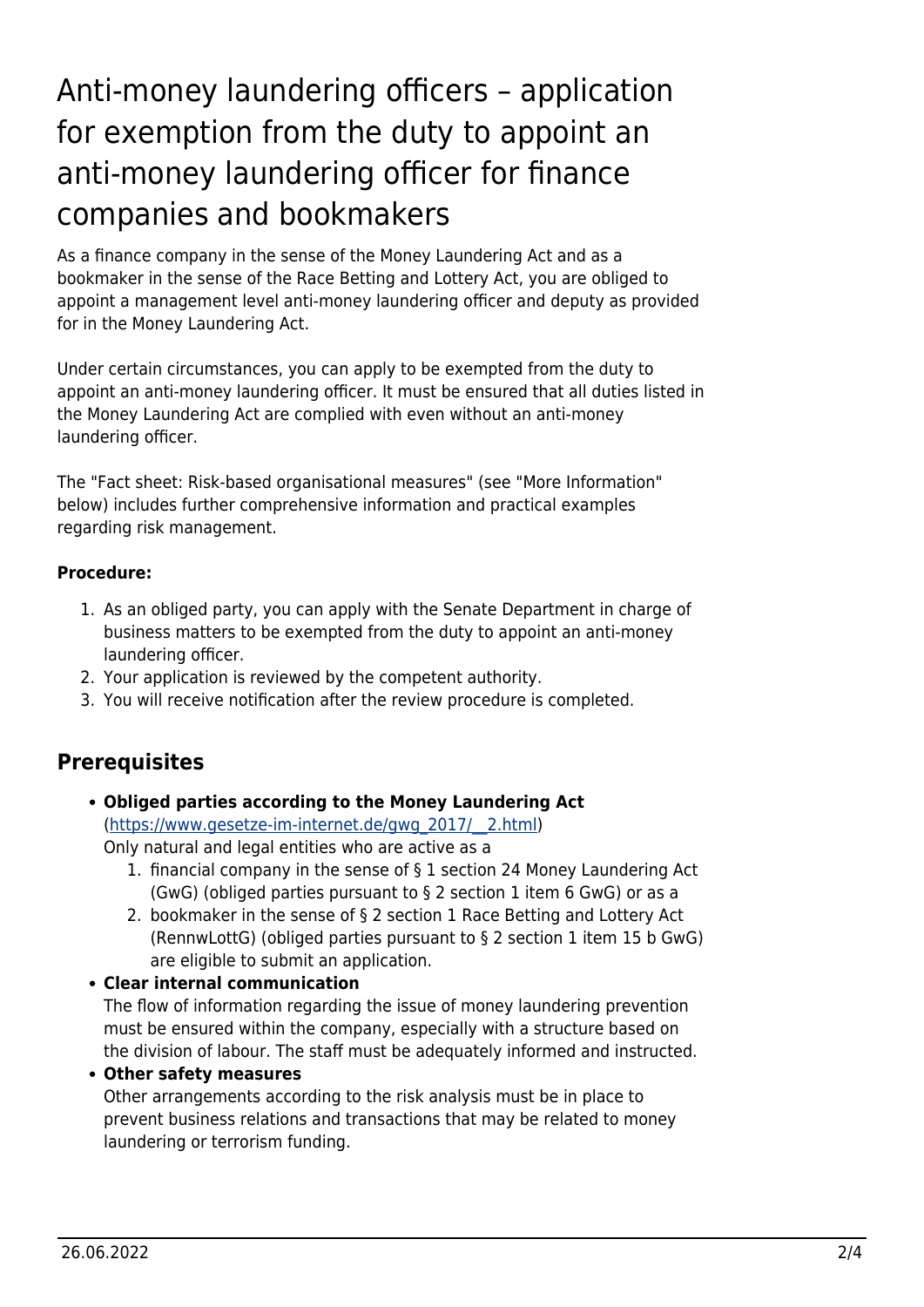### **Documents required**

**Application for exemption from the duty to appoint an anti-money laundering officer**

You can submit the notification in text form either by mail or electronically.

- **Evidence of eligibility to submit an application**
	- $\circ$  evidence of appointment as anti-money laundering officer, or
	- o outsourcing contract for internal safety measures, or
	- $\circ$  evidence that the person submitting the application is a member of the company management (e.g. excerpt from the Trade Register or partnership agreement).
- **Risk analysis**

([https://www.berlin.de/sen/wirtschaft/wirtschaftsrecht/geldwaesche/risikoman](https://www.berlin.de/sen/wirtschaft/wirtschaftsrecht/geldwaesche/risikomanagement/) [agement/\)](https://www.berlin.de/sen/wirtschaft/wirtschaftsrecht/geldwaesche/risikomanagement/)

assessment of the individual company and product-related risk; internal safety measures derived that make the appointment of an anti-money laundering officer dispensable.

**Up to date excerpt from the Trade Register, if applicable** ([https://www.handelsregister.de/rp\\_web/welcome.do;jsessionid=2A22D37A1](https://www.handelsregister.de/rp_web/welcome.do;jsessionid=2A22D37A1C112D6FB89E72AAA6F66A80-n1.tc032n01) [C112D6FB89E72AAA6F66A80-n1.tc032n01](https://www.handelsregister.de/rp_web/welcome.do;jsessionid=2A22D37A1C112D6FB89E72AAA6F66A80-n1.tc032n01))

Registered companies are required to submit an up to date excerpt from the Trade Register when applying. Legal entities that are in the process of being established (GmbH, AG) are required to submit their partnership agreement or statutes.

#### <span id="page-2-1"></span>**Fees**

EUR 158.00 to EUR 1,580.00, depending on the administrative effort

## <span id="page-2-2"></span>**Legal basis**

- **Money Laundering Act (Geldwäschegesetz or GwG) § 7 section 2** ([https://www.gesetze-im-internet.de/gwg\\_2017/\\_\\_7.html](https://www.gesetze-im-internet.de/gwg_2017/__7.html))
- **Schedule of Administrative Fees (Verwaltungsgebührenordnung or VGebO)** ([https://gesetze.berlin.de/jportal/?quelle=jlink&query=VwGebO+BE&psml=b](https://gesetze.berlin.de/jportal/?quelle=jlink&query=VwGebO+BE&psml=bsbeprod.psml&max=true) [sbeprod.psml&max=true\)](https://gesetze.berlin.de/jportal/?quelle=jlink&query=VwGebO+BE&psml=bsbeprod.psml&max=true)
- **Money Laundering Act (Geldwäschegesetz or GwG) financial companies § 1 section 24** ([https://www.gesetze-im-internet.de/gwg\\_2017/\\_\\_1.html](https://www.gesetze-im-internet.de/gwg_2017/__1.html))
- **Race Betting and Lottery Act (Rennwett- und Lotteriegesetz or RennwLottG) - bookmaker § 2 section 1** ([https://www.gesetze-im-internet.de/rennwlottg\\_2021/\\_\\_2.html](https://www.gesetze-im-internet.de/rennwlottg_2021/__2.html))

## <span id="page-2-3"></span>**Average time to process request**

up to 6 weeks

## <span id="page-2-4"></span><span id="page-2-0"></span>**More information**

**Information about prevention of money laundering by the Senate Department for Economics**